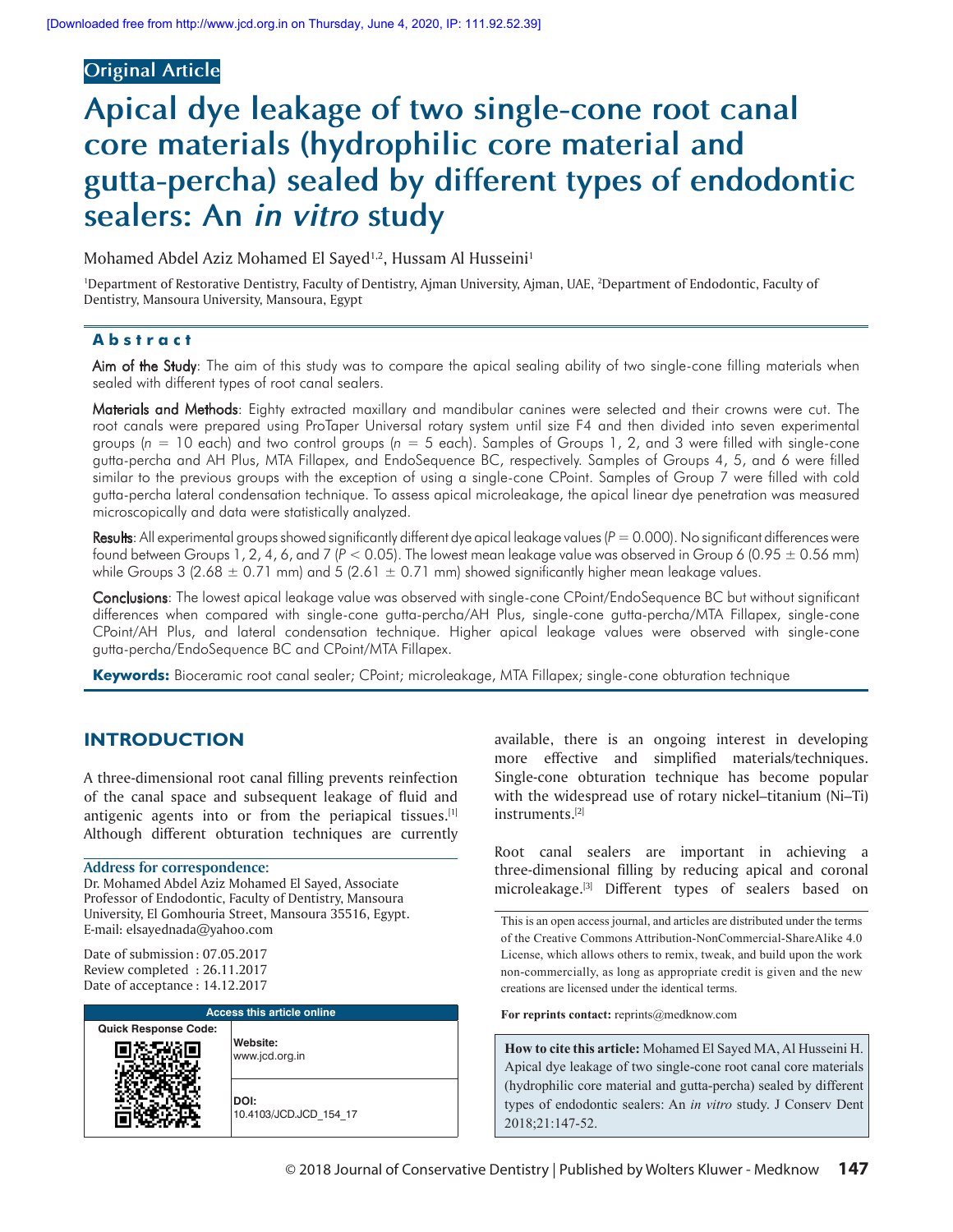various formulas are available. AH Plus (Dentsply Maillefer, Ballaigues, Switzerland) is the most frequently epoxy resin-based sealer used because of its good physical and chemical properties and good sealing ability.<sup>[4]</sup> MTA Fillapex is a new MTA-based sealer developed by Angelus (Londrina/Parana/Brazil) and composed of portland cement, bismuth oxide, and dehydrated calcium sulfate. The manufacturer claims that this type of sealer can provide perfect sealing ability and promotes cementum regeneration.[5] EndoSequence BC sealer (Brasseler USA, Savannah, GA) is a newly introduced bioceramic sealer that utilizes moisture inherently present in dentinal tubules for its setting reaction.<sup>[6]</sup> It consists of nanoparticle size of calcium silicates, calcium phosphate monobasic, calcium hydroxide, and zirconium oxide. It results in a gap-free interface between gutta-percha, sealer, and dentin as it does not shrink on setting.<sup>[6]</sup> Moreover, it has the ability to form an interfacial apatite layer that causes a chemical bond between the material and radicular dentin.<sup>[7]</sup>

Besides root canal sealers, the type of core material could play an important role in the success of endodontic treatment. It was demonstrated that the gutta-percha points of ProTaper system (Dentsply Maillefer, Ballaigues, Switzerland) can be used effectively and simply for single-cone obturation technique provided that the root canals are prepared with ProTaper finisher files of similar size and taper.<sup>[8]</sup> CPoint system (EndoTechnologies, LLC, Shrewsbury, MA, USA) is a newly introduced single-cone obturation system consisting of premade hydrophilic endodontic points (CPoints or ProPoints) of different sizes and taper and an accompanying endodontic sealer (Bioceramic sealer). A CPoint cone consists of a radiopaque polymeric core coated with a radiolucent sheath of a hydrophilic polymer. The inner core is composed of a zirconium oxide/polyamide blend, a mix of two proprietary nylon polymers: Trogamid T and Trogamid CX. The outer sheath of the CPoint is a cross-linked copolymer of acrylonitrile and vinylpyrrolidone. By absorbing the residual water presents inside the root canal, the coat is designed to expand laterally but not axially until the cone comes in contact with the dentinal wall, providing a superior adaptation and seal.<sup>[9]</sup>

The majority of endodontic failures are caused by the microleakage resulting from incomplete obturation.[10] Therefore, leakage tests are important in evaluating the excellence of the root canal treatment. Passive dye penetration method is the most widely used because of its sensitivity, ease of use, and convenience.<sup>[11]</sup>

There is a lack of evidence on the apical sealing ability of single-cone obturation utilizing CPoint when combined with different types of root canal sealers. Therefore, the aim of the current study was to compare the apical dye leakage of two single-cone core materials, CPoint and ProTaper gutta-percha, when sealed with different endodontic sealers in root canals prepared with ProTaper Universal instruments. Furthermore, the apical dye leakage of each single-cone obturation system was then compared with that of cold gutta-percha lateral condensation technique.

# **MATERIALS AND METHODS**

## **Samples selection and preparation**

Eighty freshly extracted human maxillary and mandibular canines with sound roots were selected. The crowns were sectioned below the cementoenamel junction so that the length of roots was standardized to 15 mm. The initial file for selected samples was not larger than a #25 K-file. The working length was determined, and the canals were instrumented with ProTaper Universal NiTi rotary files (Dentsply Maillefer, Ballaigues, Switzerland) to size F4 following the manufacturer instructions. Glyde File Prep (Dentsply Maillefer, Ballaigues, Switzerland) was used as a lubricant during the instrumentation. The canals were irrigated after using each file with 5 ml 3% sodium hypochlorite (NaOCl) solution using a 27-gauge Max-i-Probe needle (Dentsply Maillefer, Ballaigues, Switzerland). Eventually, all canals were rinsed for 1 min with 5 ml of 17% ethylenediaminetetraacetic acid (EDTA) solution (MD-Cleanser, META BIOMED Co. Ltd, Korea), followed by 10 ml distilled water as a final irrigant to remove any traces of NaOCl. Canals were dried with ProTaper Universal paper point size F4.

### **Samples grouping and root canal obturation**

Samples were randomly divided according to the obturation technique and materials into seven experimental groups of ten samples each and two control groups of five samples each [Table 1]. Samples in the negative control group did not receive root canal fillings, while in the positive control group, they were obturated with single gutta-percha cone size F4 but without sealer. Samples in Groups 1, 2, and 3 were filled with single one ProTaper gutta-percha size F4 and sealed with AH Plus (Group 1), MTA Fillapex (Group 2), and EndoSequence BC (Group 3). Samples in Groups 4, 5, and 6 were filled with single-cone CPoint size 40/0.06 and sealed with AH Plus (Group 4), MTA Fillapex (Group 5), and EndoSequence BC (Group 6). Samples in Group 7 were filled with standardized gutta-percha size 40 and AH Plus using cold lateral condensation.

All sealers were mixed according to manufacturers' instructions. AH Plus and MTA Fillapex were introduced into the prepared canals using a #30 Lentulo spiral rotated at 300 rpm and 3 mm away from the apex, whereas EndoSequence BC sealer was directly injected into the canals through the intracanal tip supplied by the manufacturer. For single-cone obturation technique (Groups 1 to 6), the tip of each prefitted master cone was slightly coated with its respective sealer and inserted into the prepared canal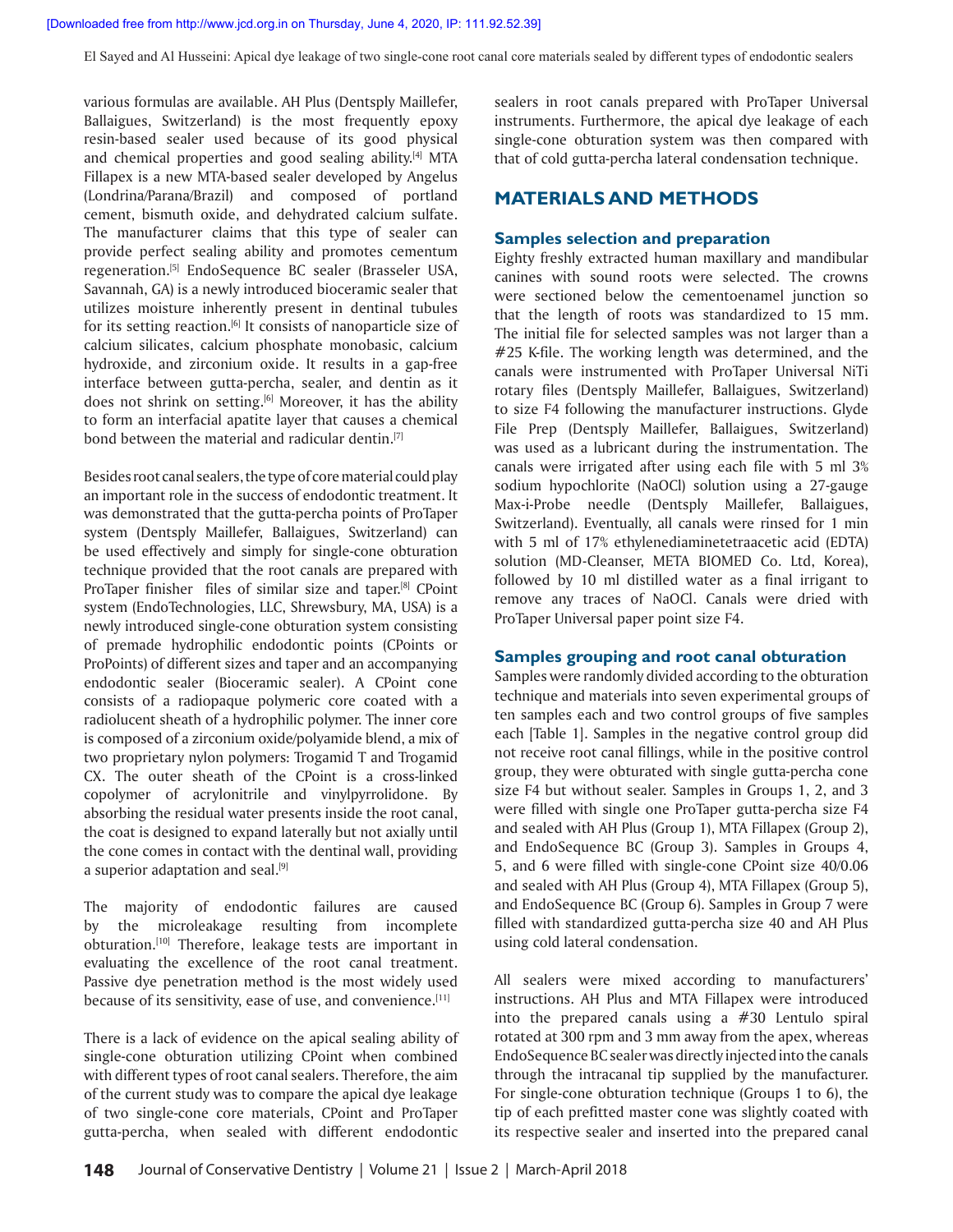| Table 1: Experimental sample grouping |    |                          |                     |                                |  |  |  |  |
|---------------------------------------|----|--------------------------|---------------------|--------------------------------|--|--|--|--|
| Groups                                | n  | <b>Obturation system</b> |                     |                                |  |  |  |  |
|                                       |    | Core material            | Root canal sealer   | <b>Obturation</b><br>technique |  |  |  |  |
|                                       | 10 | ProTaper gutta-percha    | AH Plus             | SC technique                   |  |  |  |  |
| $\mathcal{P}$                         | 10 | ProTaper gutta-percha    | <b>MTA Fillapex</b> |                                |  |  |  |  |
| 3                                     | 10 | ProTaper gutta-percha    | EndoSequence BC     |                                |  |  |  |  |
| 4                                     | 10 | CPoint                   | AH Plus             |                                |  |  |  |  |
| 5                                     | 10 | CPoint                   | <b>MTA Fillapex</b> |                                |  |  |  |  |
| 6                                     | 10 | <b>CPoint</b>            | EndoSequence BC     |                                |  |  |  |  |
|                                       | 10 | Gutta-percha             | AH Plus             | I ateral<br>condensation       |  |  |  |  |

MTA: Mineral trioxide aggregate, SC: Single-cone

using up-and-down pumping motion until reaching the full working length.

In Group 7, AH Plus was introduced into the canal space with the Lentulo spiral as previously mentioned. The tip of a size 40/0.02 taper prefitted master gutta-percha cone was then coated with a thin layer of sealer and introduced apically to the full working length. Lateral condensation was achieved using size 25/0.02 standardized gutta-percha cones and size C finger spreader (D1 diameter 0.3 mm, 0.04 taper) (Dentsply Maillefer).

After removing excess gutta-percha with a heated endodontic plugger and excess CPoint with a specialized high-speed bur supplied by the manufacturer, each canal orifice was filled with light-cured glass ionomer cement. The quality of obturation was assessed radiographically, and samples with insufficient obturation were excluded from the study and replaced with a new one. All samples were incubated for 1 week at 37°C and 95% humidity to allow complete setting of sealers.

#### **Microleakage measurement**

The roots in the experimental and positive control groups were coated with triple layers of nail varnish, except at the apical foramen which was kept open by placing a K-file no. 8 inside it during the application of the nail varnish. The roots including apical foramen in the negative control group were entirely covered with nail varnish.

All samples were immersed in 1% methylene blue dye and stored at 37°C for 72 h, after which they were thoroughly rinsed in running water. The nail varnish was gently removed with a scalpel blade no. 11. The apical 7 mm of each root was longitudinally sectioned in a buccolingual direction, and then, a horizontal cut was made on the mesial or distal surface using a flexible diamond disc under water coolant. The 7 mm proximal portion of each sample was then cut, and the filling material was removed using an endodontic explorer to allow obvious evaluation of dye penetration.

Microleakage in each sample was evaluated under a digital stereomicroscope (Leica EZ4W, Germany) at  $\times$  20 magnification. Pictures were captured and saved, and the maximum apical dye penetration leakage was measured using ImageJ software program (National Institutes of Health, 9000 Rockville PikeBethesda, Maryland 20892). To eliminate the operator variable, a single operator completed all preparations and testing procedures.

#### **Statistical analysis**

The results were statistically analyzed by one-way ANOVA and Tukey's *post hoc* test using IBM SPSS version 20 (IBM Corporation 1 New Orchard Road Armonk, New York 10504- 1722, United States). All the level of statistical significance was set at *P* < 0.05.

## **RESULTS**

The mean values and standard deviations of apical dye penetration for all experimental groups are presented in Table 2 and illustrated in Figure 1. All experimental groups demonstrated apical leakage of variable measurements [Figure 2]. The negative control group showed no leakage while the positive control groups showed complete leakage through the canal space [Figure 2]. The lowest mean leakage value  $(0.95 \pm 0.56 \text{ mm})$  was observed in Group  $6$  (CPoint  $+$  EndoSequence BC) but without significant difference when compared to the other experimental groups  $(P > 0.05)$  except Groups 3 (gutta-percha + EndoSequence BC) and 5 (CPoint + MTA Fillapex) which showed the highest and significant ( $P < 0.05$ ) mean leakage values of 2.68  $\pm$  0.71 mm and  $2.61 \pm 0.71$  mm, respectively.

## **DISCUSSION**

Apical and coronal leakage has been shown to be the main reasons for root canal treatment failure.<sup>[10]</sup> Therefore, the root canal filling should seal the canal space both apically and coronally to prevent microorganisms and tissue fluids from entering the canal space and *vice versa*.

Regardless of the obturation technique, the main function of root canal sealers is to achieve immediate and long-lasting seal along the root canal wall. The development of new types of endodontic sealers and/or obturation core materials may overcome the microleakage associated with currently used materials and encourage the use of single-cone obturation technique, especially with canals instrumented with greater taper Ni–Ti rotary files. CPoint is a recent core material and its manufacturer claimed that it has the ability to expand upon exposure to moisture from the root canal irrigants and/or dentinal tubules. This is thought to enhance the sealing ability of CPoint when combined with a root canal sealer. Moreover, the manufacturer recommends the use of EndoSequence BC sealer with this core material to form a single-cone obturation system. Therefore, the current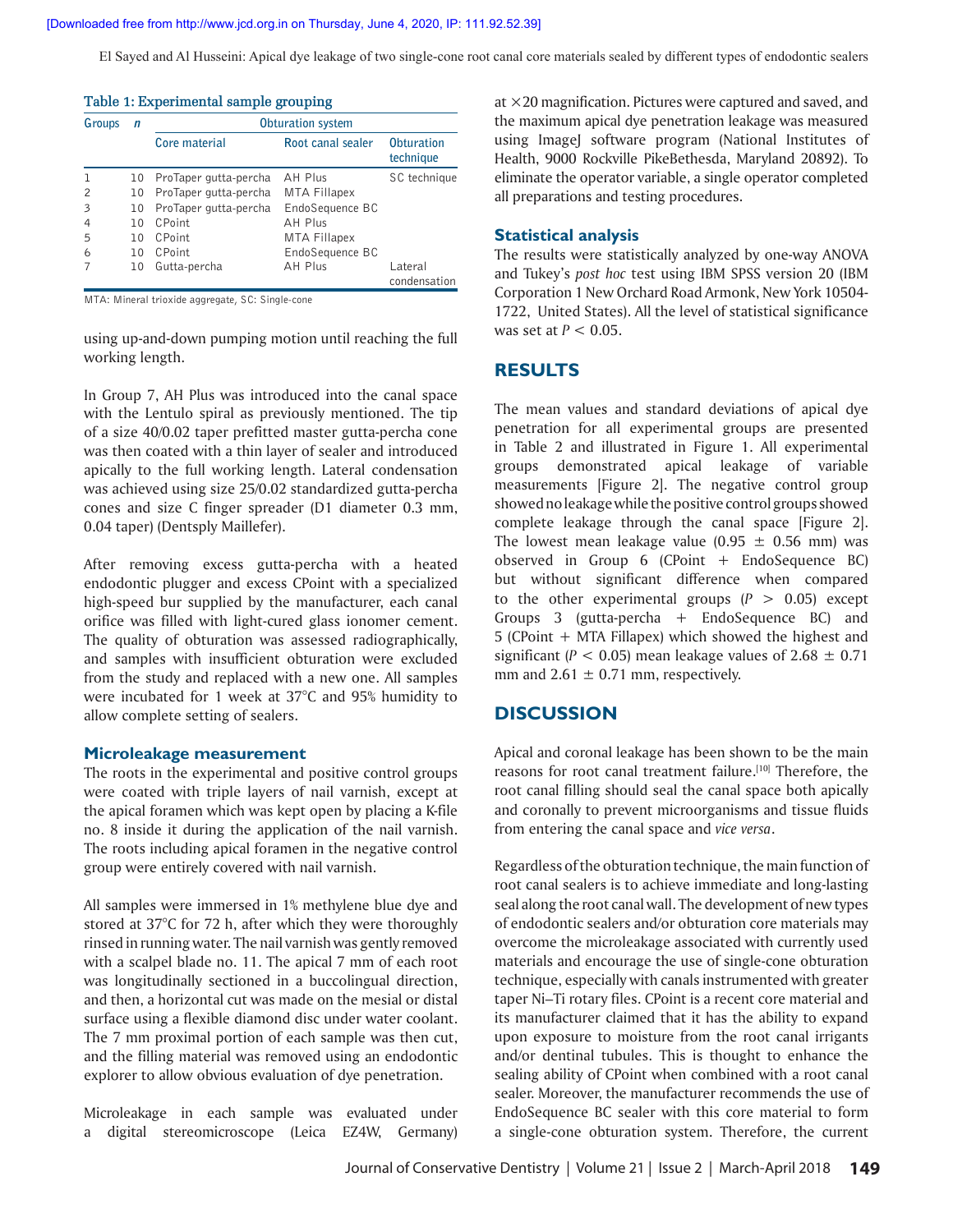



#### **Table 2: Comparison between dye leakage mean values of matched‑taper single‑cone obturation systems and lateral condensation technique**

| Groups   | <b>Obturation system</b>                  | Apical linear dye penetration (mm) |                |         |
|----------|-------------------------------------------|------------------------------------|----------------|---------|
|          |                                           | Mean $\pm$ SD**                    | <b>Maximum</b> | Minimum |
| Group 1  | SC qutta-percha $+$<br>AH Plus            | $1.39 \pm 0.39$ <sup>a</sup>       | 1.88           | 0.80    |
| Group 2  | SC gutta-percha<br>$+$ MTA Fillapex       | $1.52 \pm 0.77$ <sup>a</sup>       | 2.88           | 0.79    |
| Group 3  | SC qutta-percha $+$<br>EndoSequence BC    | $2.68 \pm 0.71$ <sup>b</sup>       | 3.95           | 1.87    |
| Group 4  | $SC$ $C$ Point $+$<br>AH Plus             | $1.36 \pm 0.50$ <sup>a</sup>       | 2.02           | 0.52    |
| Group 5  | $SC$ $C$ Point $+$<br><b>MTA Fillapex</b> | $2.61 \pm 0.71^b$                  | 3.63           | 1.79    |
| Group 6  | $SC$ $C$ Point $+$<br>EndoSequence BC     | $0.95 \pm 0.56^a$                  | 1.65           | 0.00    |
| Group 7  | Gutta-percha<br>lateral condensation      | $1.60 \pm 0.64$ <sup>a</sup>       | 2.96           | 0.67    |
| ANOVA(P) |                                           | 0.000                              |                |         |

\*\*Tukey's HSD test: Means with different superscript letter in the same column are significantly different ( $P$ <0.05). SD: Standard deviation, SC: Single-cone, HSD: Honest significant difference, MTA: Mineral trioxide aggregate

study aimed to evaluate and compare the apical sealing ability of matched-taper single-cone CPoint and ProTaper gutta-percha when combined with AH Plus, MTA Fillapex, or EndoSequence BC root canal sealers. The cold gutta-percha lateral condensation technique was used in the current study as it is considered a standard obturation technique to which other obturation techniques are compared.<sup>[12]</sup>

In this study, extracted canines with straight canals were selected and instrumented to # F4 ProTaper Universal Ni–Ti rotary instrument. Therefore, variables such as anatomical variation, canal size, and the diameter of the apical foramen which can affect the apical leakage were minimized. Moreover, the rotary instrumentation was found to be less time consuming, more comfortable, and more efficient than hand instrumentation and provides a standardized root canal preparation.<sup>[13]</sup> During instrumentation, the



**Figure 2:** Apical dye leakage of all Groups: 1: Group 1 (GP/AH Plus), 2: Group 2 (GP/MTA Fillapex), 3: Group 3 (GP/EndoSequence BC), 4: Group 4 (CPoint/ AH Plus), 5: Group 5 (CPoint/MTA Fillapex), 6: Group 6 (CPoint/EndoSequence BC), 7: Group 7 (Lateral condensation technique), 8: Positive control group, 9: Negative control group

root canals were irrigated with 3% NaOCl followed by 17% EDTA solution to remove the remaining organic tissues and smear layer, which may improve sealer penetration inside the dentinal tubules and enhance its sealing ability.<sup>[14]</sup>

In this study, methylene blue dye penetration method was selected to assess apical microleakage because it is inexpensive and easy to manipulate. In addition, it has a high degree of staining capability and a molecular weight lower than that of bacterial toxins.<sup>[11]</sup> In spite of these advantages, the *in vitro* penetration of dyes into root canals should not directly compared with the *in vivo* leakage of irritants in or out of the root canal system. Instead, dye penetration should be considered an indicator of the potential for leakage because a filling material that does not allow penetration of small molecules, such as dyes, has the ability to prevent leakage of larger molecules, such as bacteria and their byproducts.[15]

The maintenance of the apical patency of root canals after finishing instrumentation is important to avoid the blocking of the apical foramen with dentinal plug that could influence the results of dye leakage penetration. In the current study, the dye penetration was linearly measured from the apical end of root canal filling material toward its maximum coronal extent and not from the anatomical root end, to assess the actual dye leakage alongside the obturation materials.

The findings of the present study indicated that all obturation systems did not totally prevent the apical dye leakage. The positive control group showed the highest level of dye penetration, indicating that sealing ability of single-cone gutta-percha is deteriorated when used without a root canal sealer. On the other hand, the negative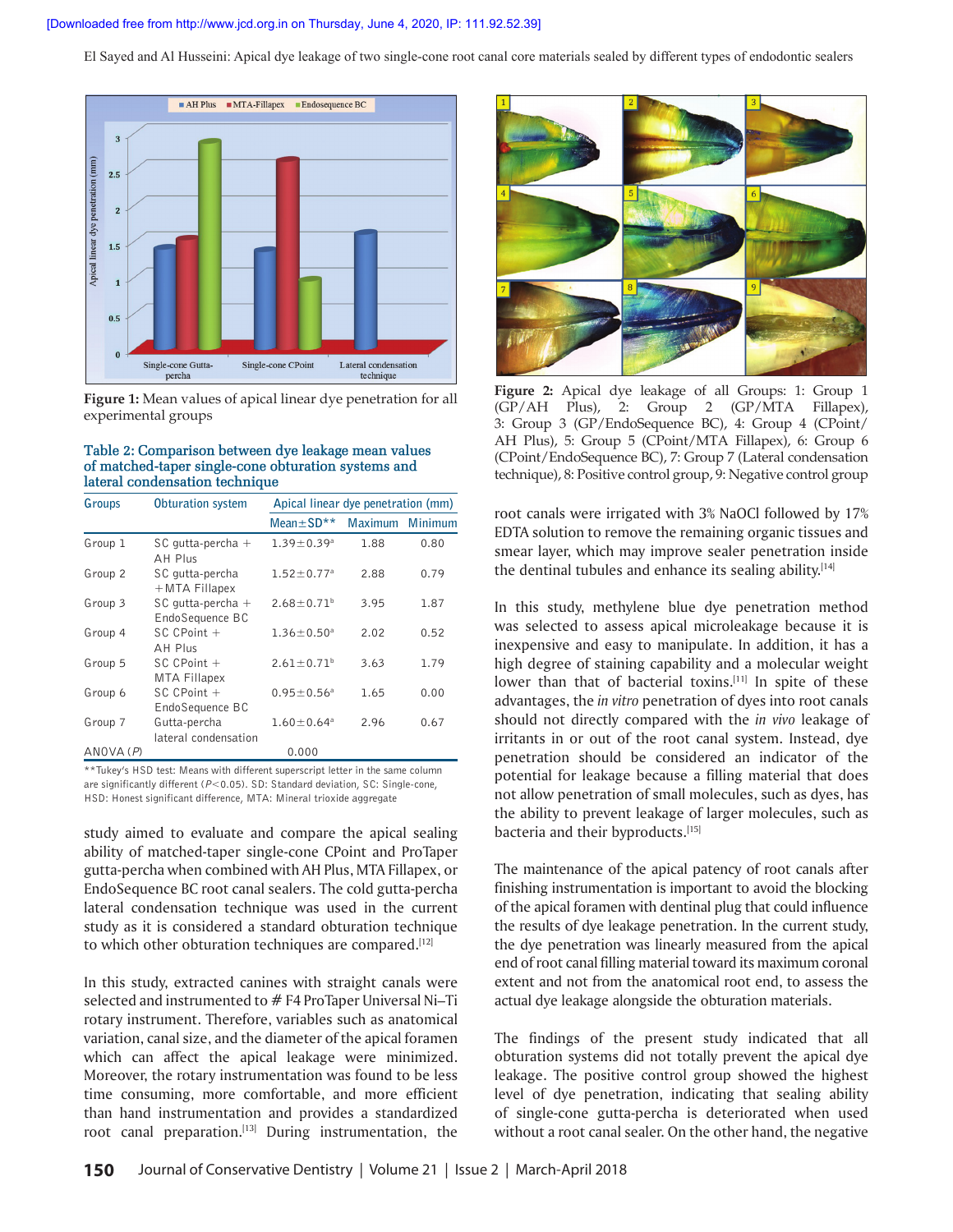control group did not show any apical leakage, and this confirms the sealing quality of nail varnish and indicates that leakage occurred only through the apical foramen.

The lowest leakage mean value was observed in Group 6 (CPoint + EndoSequence BC). These findings may be attributed to the lateral expansion of CPoint while absorbing residual moisture from the instrumented root canal space or the naturally present moisture in the dentinal tubules.[9] It was found that CPoint has an approximately 14% lateral expansion after 20 min of moisture exposure.<sup>[9]</sup> The better sealing ability of this single-cone obturation system may also be due to the slow setting time of bioceramic sealer, which provides more time for the expansion of the CPoints and pushing the sealer toward the radicular dentinal walls. The high flowability of the bioceramic sealer and the hydraulic pressure resulting from the insertion of a greater taper CPoint into the root canal of similar taper could create intimate contact between biocermic sealer and radicular dentin, especially at the apical portion. This allows the formation of an interfacial hydroxyapatite layer that creates a chemical bond between the bioceramic sealer and dentin.<sup>[7]</sup>

In the present study, the apical leakage mean values of all experimental groups showed statistically similar results except for single-cone CPoint/MTA Fillapex and single-cone ProTaper/EndoSequence BC groups that showed the highest significant mean values of leakage. These results are in agreement with that of Zhang *et al.* who found that the sealing ability of the bioceramic sealer was equivalent to that of AH Plus when used with single-cone or continuous wave gutta-percha obturation techniques.[16] Parvez *et al.*, in spite of differences in the root canal filling materials and methodology, showed similar results that indicated that the sealing ability of single-cone obturation technique was similar to that of lateral condensation technique.<sup>[17]</sup> The good apical sealing ability of AH Plus may be explained by its good adhesiveness, which is likely caused by its ability to penetrate into microirregularities on dentinal wall, its setting expansion after being inserted in the root canal, and its ability to form a covalent bond with amino groups of exposed radicular dentin collagen.[18]

In contrast to the present results, Hegde and Arora found that the apical sealing ability of single-cone CPoint sealed with a bioceramic sealer was better than that of laterally condensed gutta-percha sealed with an epoxy resin sealer.[19] Moreover, El-Sayed *et al.* concluded that single-cone ProPoint, which is similar to CPoint, sealed with the bioceramic sealer had better coronoapical sealing ability than single-cone ProPoint sealed with epoxy resin sealer. The cause of this disagreement may be due to the differences in the method of leakage assessment.<sup>[20]</sup>

The use of MTA Fillapex with single-cone gutta-percha produced statistically similar results to that of lateral condensation technique, single-cone gutta-percha/AH Plus, CPoint/AH Plus, and CPoint/EndoSequence BC obturation systems. This may be explained by the volumetric expansion of MTA especially if it is not exposed to any pressure during setting period.[21] However, Sönmez z *et al*. found that MTA Fillapex sealer had inferior sealing ability when compared with resin-based sealer because of the presence of salicylate resin component.<sup>[5]</sup>

The changing of dentin surface energy because of using EDTA solution can significantly reduce its wetting ability and thus reduce the adhesion of hydrophilic root canal sealer especially when used with a core material that has dimensional stability such as gutta-percha.<sup>[22]</sup> This could explain the high leakage mean value observed in the canals obturated with single-cone ProTaper gutta-percha/EndoSequence BC.

The high leakage mean value of single-cone CPoint/MTA Fillapex may be explained by the pressure created by the continuous lateral expansion of CPoint during setting of MTA Fillapex that affects negatively the hydration process of its mineral oxide compounds.<sup>[23]</sup> Further studies are required to study the effect of lateral condensation technique on the sealing ability of MTA Fillapex and EndoSequence BC root canal sealers

# **CONCLUSIONS**

Within the limitations of the current study, the following conclusions can be drawn:

- 1. The apical leakage cannot be prevented by any of the current experimental obturation systems
- 2. The matched-taper single-cone CPoint with EndoSequence BC sealer showed the lowest value of apical leakage but without statistically significant difference when compared with single-cone gutta-percha/AH Plus, gutta-percha/MTA Fillapex, and cold lateral condensation technique. Therefore, EndoSequence BC and AH Plus may be the suitable sealers when single-cone CPoint obturation is used, while AH Plus and MTA Fillapex are suitable when single-cone gutta-percha obturation is used
- 3. Single-cone gutta-percha/EndoSequence BC and CPoint/MTA Fillapex showed the highest values of apical leakage. Therefore, the using of EndoSequence BC with single-cone gutta-percha and MTA Fillapex with single-cone CPoint may be not recommended
- 4. Single-cone obturation technique using matched taper CPoint or gutta-percha may be an alternative to lateral condensation technique if the proper root canal sealer is selected
- 5. CPoint may be an alternative to the gutta-percha, and further studies must be conducted to evaluate its retrievability, solubility, and biocompatibility.